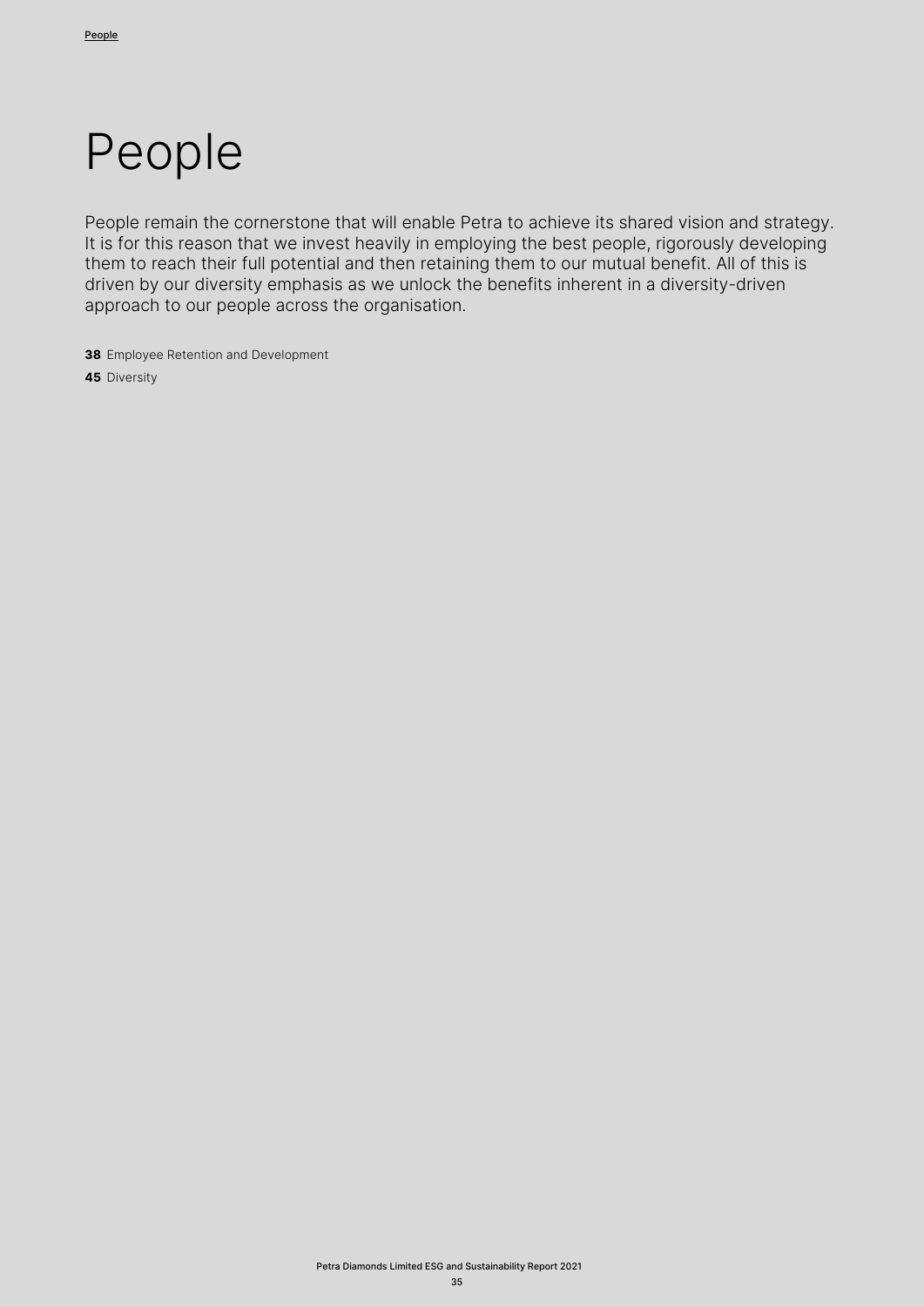# People

"Notwithstanding the ongoing challenges surrounding COVID-19, we have continued to make good progress in our work to realign the Petra culture with our values, backed up by the ongoing evolution and development of our leadership, the Organisational Design Review and Project 2022, all of which aim to position the Company as a sustainable and resilient business. As part of this, we continued to invest in the training and development of our people and to promote diversity at all levels of the Group, whilst continuing to improve our engagement methods with our workforce, who are the drivers of our strategy."

# **Octavia Matloa**

Chair of the SED Committee

**Material topics** (in order of importance to our stakeholders):

- Diversity
- Employee development

See a schematic of how Petra manages social matters here: https://www.petradiamonds.com/sustainability/people/.

# **KPIs**

4,895 PEOPLE EMPLOYED AS AT 30 JUNE 2021 (EMPLOYEES AND CONTRACTORS)

33% FEMALE LEADERSHIP DEVELOPMENT PROGRAMME CANDIDATES

US\$5.8 million INVESTED IN EMPLOYEE TRAINING AND DEVELOPMENT

83% HDSA LEADERSHIP DEVELOPMENT PROGRAMME CANDIDATES

131 EMPLOYEES SUPPORTED BY STUDY ASSISTANCE SCHEME IN FY 2021

FEMALES IN THE WORKFORCE

20%

# **Stakeholders concerned**

Employees, contractors, trade unions; local communities; financial stakeholders; host Governments, regulators, NGOs

### **Company policies and guidelines**

- Petra policies on employee benefits, HR services and recruitment
- Social and Labour Plans
- Public Relations and Communication Management Policy Framework
- Code of Ethical Conduct and related policies
- Group Human Rights Policy Statement
- Group Employment Equity Policy
- Group Diversity and Inclusion Policy
- Group Training and Development Policy, with additional related policies

#### **Standards we follow**

- The Constitution of the Republic of South Africa
- The South African Mining Charter
- International Labour Organisation Declaration on Fundamental Principles and Rights at Work
- Collective/Recognition and other agreements with relevant trade unions
- EU Directive on Non-Financial Reporting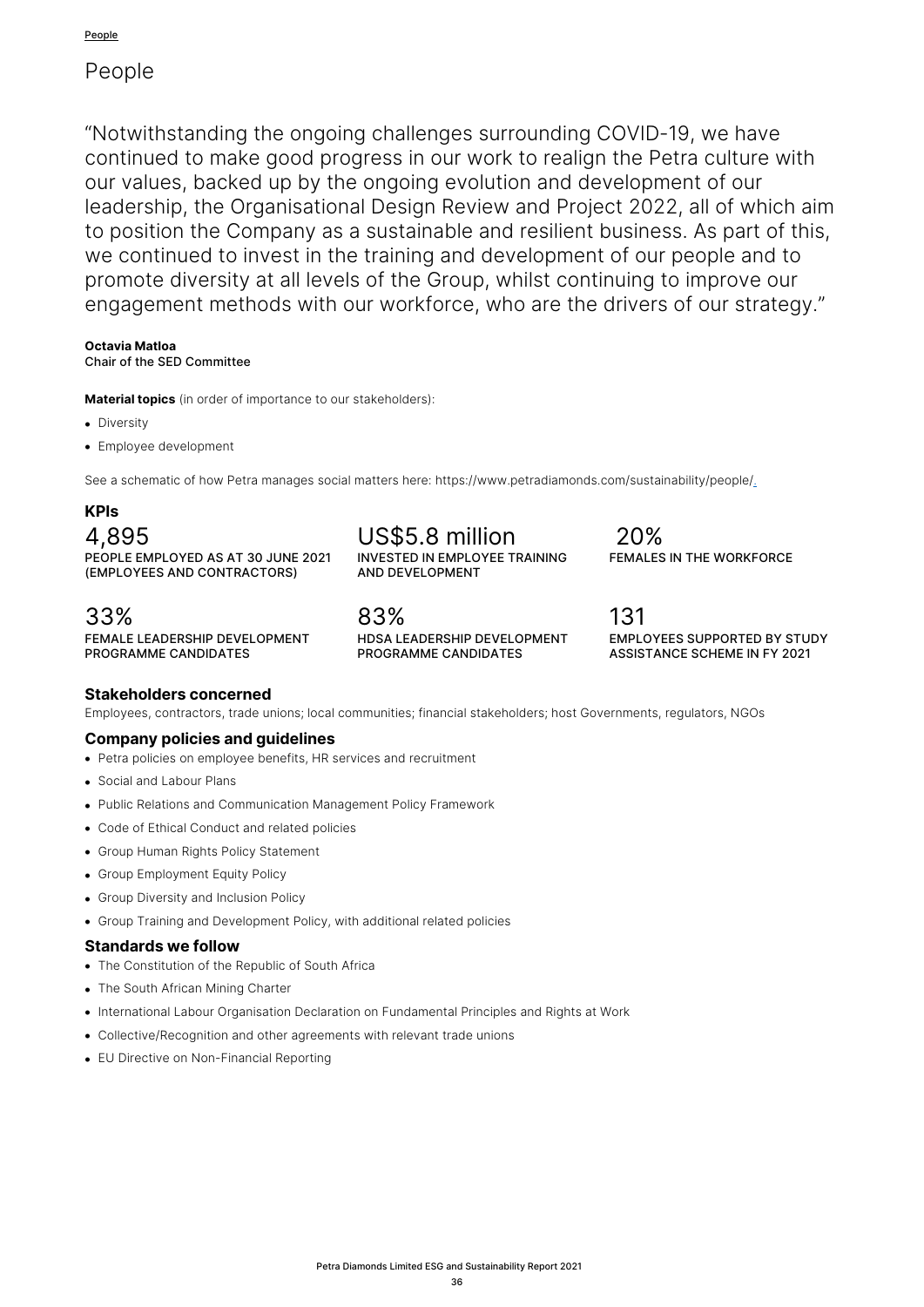# People continued

### **Key achievements and performance against FY 2021 objectives**

- Aligned the overall Petra culture to the refreshed business strategy, business objectives, operating model and values of the organisation.
- Defined the operating model and organisational design principles, which includes Group, function, and operational mandates. Actions included the review of all job titles to align with the finalised organisational structure, job profiles with clear accountabilities, job evaluation, leading to a standardised operational remuneration policy, all supported by transition planning.
- Developed a supervisory and management development programme that more adequately supports the organisation to reach its operational objectives.
- Our COVID-19 mitigation plans, established during FY 2020, continued to work effectively owing to the solid engagement processes with our employees, contractors and organised labour.
- Continued support to develop females in management roles, with 12 candidates participating in the Women in Leadership ("WiL") Programme and increased female representation on the leadership development and management development programmes.
- Leadership and management coaching increased to reach 23 middle and senior managers.
- Promotion of several candidates who successfully completed the Career Advancement Programme for A and B-band personnel, as well as the Engineering Aid Development Programme.
- 38 Learners completed engineering, mining and metallurgy learnerships, of which 34% were females.

#### **Key challenges**

- Management of the COVID-19 pandemic which represents a significant threat to the health of our people and which could have caused much worse disruption to our workforce and operations.
- The Williamson mine remained on care and maintenance in FY 2021. Plans are currently being refined to allow operations to restart during H1 2022.
- Increased employee anxiety, particularly in light of the unprecedented challenges both in and out of the workplace owing to the COVID-19 pandemic.
- Skills shortages in local areas can impact on the Company's strategy of local recruitment and a low level of academic performance in the communities around our operations, aggravated by the disruption of schools due to COVID-19, limits the pool from which to recruit scholars, bursary students and interns.
- Policy uncertainty regarding the new Mining Charter and how this will impact the Company achieving its transformation objectives.
- Reduced contractor employee numbers, in comparison to the height of our capital expansion programmes, which negatively impacts the socio-economic circumstances and stability in local communities.
- Increased training spend had to be allocated to COVID-19 related training, which unfortunately reduced funds that could be allocated to other types of training offered by the Company.
- Limited opportunities to sit for exams at the DMRE and other examination bodies due to COVID-19 restrictions reducing the number of trainees who completed training programmes or milestones. COVID-19 restrictions also reduced the number of portable skills training implemented or completed.

### **Objectives for FY 2022**

- Continue to rebuild the Petra culture to support the values of the organisation.
- Fully implement the outcome of the Organisational Design Review, including accountability focused job profiles, job grading and market competitive remuneration structures for all critical positions.
- Implementation of a talent management framework with formalised performance management, retention and succession policies, linked to pay (variable and fixed).
- Make further strides on overall transformation, including our female diversity by continuing development and support initiatives for graduates from the Women in Leadership programme, and by focused targeted recruitment.
- To deliver on our targets for learnerships, internships and development programmes as set out in our SLPs.
- Continued focus on improvement of relationships with organised labour in order to ensure stable and sustainable operations.
- Review of our training and development framework, both with regards to employee development and community training, to ensure that it better supports our operational outcomes.
- Implementation of employee engagement initiatives.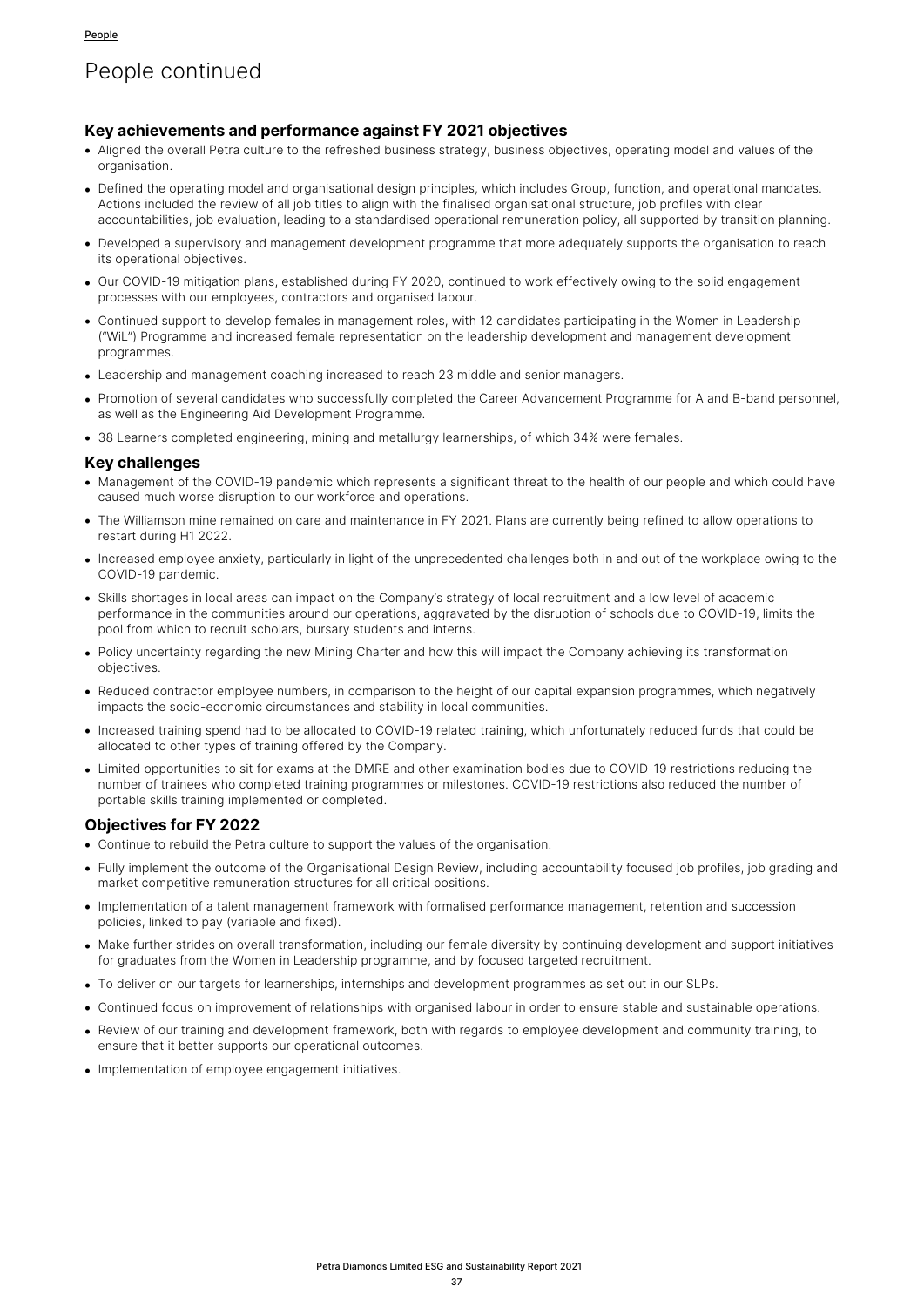# Employee Retention and Development

# Our ambition

**We aim to empower our employees and encourage them to fulfil their true potential with the provision of training and attractive career development opportunities.** 

**Employees who are provided with the opportunity to enhance their skill-sets not only contribute better to the Company's success but also have greater career satisfaction, thereby improving morale, productivity and employee retention.**

### **Our approach**

Petra recognises that the development and retention of our people is one of the key drivers of our future success and long-term sustainability as a company. It is only with the continued discretionary effort and contribution of our employees that the significant value of our resources can be unlocked.

Petra works hard to foster a 'can-do' culture, where big challenges can be taken on and tackled systematically, change is embraced, and full accountability is placed on all individuals to act with integrity and to the best of their abilities. In this way, each employee can feel that they are contributing to the ongoing success of the business.

We aim to provide education and training opportunities that will help our employees to fulfil their best potential, covering basic literacy and computer skills right through to portable skills that can be used beyond a career on the mine.

Via our succession planning and talent management procedures, we aim to continually develop the skills base for the Company, required both now and in the future. Our focus is not merely on Petra's current employees, but also the next wave of employees in our local communities. Therefore, it is imperative that we have programmes in place to prepare them and equip them with the skills they require. These initiatives include support to selected schools in our communities to improve performance in mathematics and science in order to feed the education pipeline, as well as bursaries, internships and practical work experience. Read more in 'Community relations and development' on pages 76 to 79.

We also look to cultivate the leadership and management skills required for the business, with a range of in-house and externally facilitated employee development programmes. Inclusion of significant numbers of HDSA and female candidates on these programmes is a key part of our strategy to improve racial and gender diversity at all levels of the Company and aims to empower our future leaders.

# **The Petra culture**

Petra has undergone significant change over the last number of years. The Company has completed a major capital investment cycle to develop new mining areas at its operations and upgrade the infrastructure required to support these projects. In addition, it has had a change of leadership, with a new Chief Executive appointed in April 2019 and a new Non-Executive Chairman appointed in March 2020, together with a number of other Board and Senior Management changes. In FY 2021, Petra completed the Restructuring that fundamentally improved the Company's balance sheet, providing a more sustainable level of debt going forward. The COVID-19 pandemic has added to the pressure on the Company and its people and required significant changes to the way we work and interact.

Against the backdrop of these changes, we have embarked on a number of initiatives that we consider to be the building blocks for developing a culture in Petra that is aligned to our values and repositions the business.

The human rights abuse allegations at Williamson have added impetus to the need to re-evaluate the Company's culture to ensure that every part of the business, including our supply chain, acts in accordance with our values – read more on pages 21 and 22.

The initiatives currently underway to drive the change in our organisational culture, are set out below:

#### **1. Leadership alignment and development**

Leaders serve as important catalysts for change through creating a safe climate and encouraging change at all levels. Change is difficult and effective leadership is at the heart of any successful business transformation. We are cognisant that Petra's inherent potential cannot be realised without all members of the leadership team being fully aligned and committed. In this regard, the following initiatives have been undertaken:

i. Change leadership workshops with the Exco.

Exco has engaged in reflecting on Petra's change leadership capacity, being effective change leaders, articulating a powerful shared intention for Petra by drawing on a Team Purpose Statement, and identifying the enablers of the future Petra.

ii. Organisational conversations about culture were used in a series of engagement sessions to underscore the importance of change with the Senior Management team reporting to Exco.

In considering the next level of leadership, engagement sessions were shaped around three themes:

- 1. Taking stock of where we are today our business, our organisation and ourselves as leaders.
- 2. Building our capacity as leaders how do we best navigate the current realities and uncertainties.
- 3. Taking charge of our destiny what is our ambition and what is being asked of us to lead Petra into a thriving future.

The intention of these engagement sessions was to create a sense of connection within the leadership teams, as custodians and stewards of Petra as a business and its people, in the belief that there is a shared ambition that is purposeful and possible. Organisational conversations about culture are planned for each quarter going forward.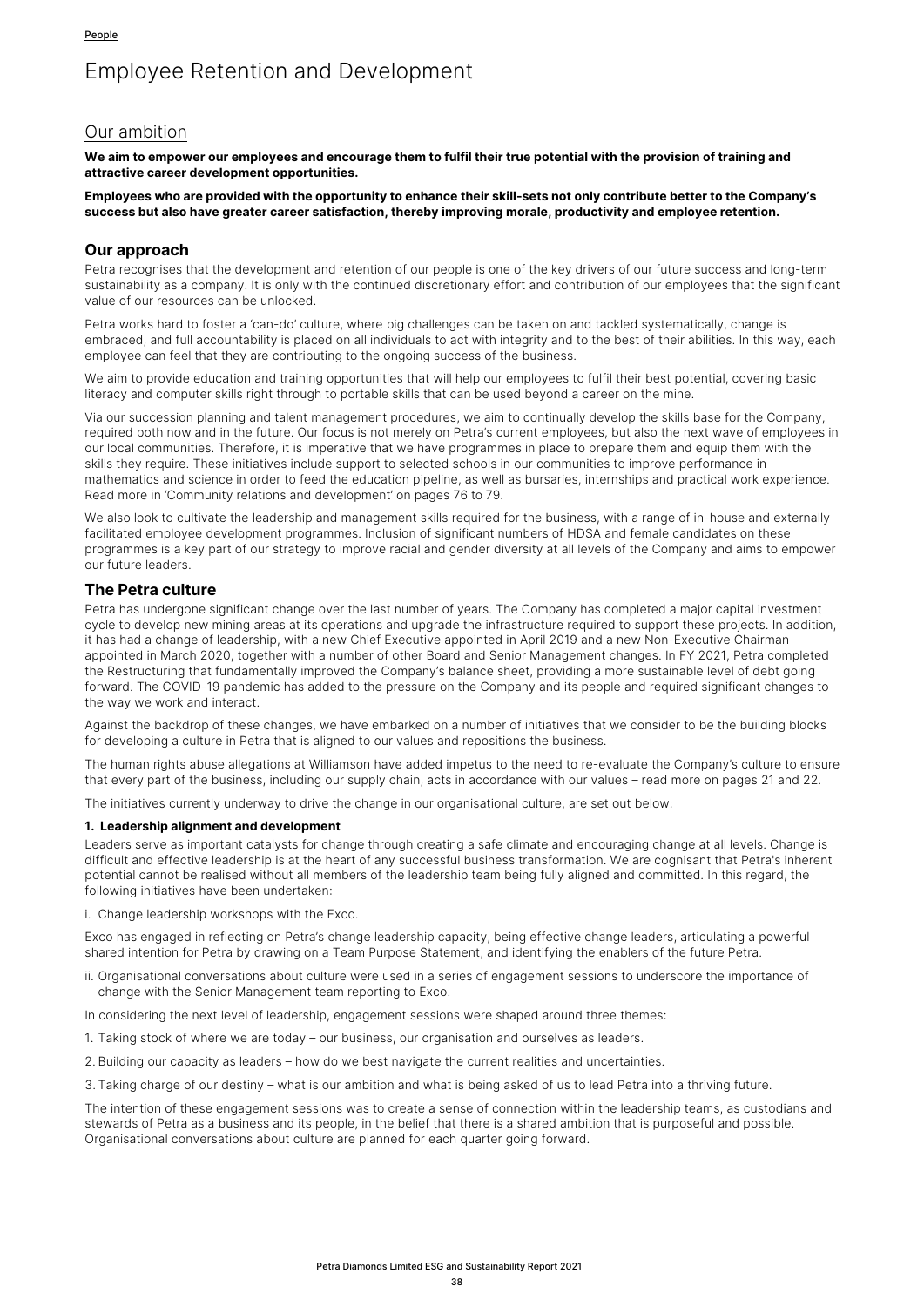### **The Petra culture continued**

#### **1. Leadership alignment and development continued**

iii.Creating a culture of management excellence.

This intervention seeks to standardise the Petra approach in training for management excellence. Managerial excellence will develop the competencies to ensure that we optimise employee potential. There are three key focus areas for developing this platform for managerial excellence:

1. Senior Management development to deliver operational excellence.

2. Supervisory and junior manager development to drive team excellence.

3. Empowering individuals for exceptional individual performance.

Formal training sessions for each of these groupings will occur in FY 2022.

#### **2. HSE – embedding a safety culture within the organisation**

The most effective way of ensuring the health and safety of our employees and the environment is by embedding a safety and compliance culture within Petra. Whilst the Company's "zero harm" value has gone some way to achieving this, Petra has embarked on a further holistic process to enable this cultural outcome. This consists of a comprehensive leadership process that starts with the CEO actively demonstrating commitment to this culture, cascading down through all levels of the organisation.

This takes place within a consultative and participative way of working where all stakeholders are involved and are thus able to give their input into HSE matters. This participative approach ensures ownership of outcomes to achieve a greater degree of successful execution and compliance. Our Mopani programme, which encourages people to be more observant and willing to speak out when they see unsafe behaviours, is also yielding behavioural changes by encouraging more awareness of the workplace safety environment. Read more about our strategy and tactics to fully embed a greater HSE culture within the organisation on pages 28 to 31.

#### **3. Project 2022**

Project 2022 is integral to our new operating model, with continuous improvement and accountability at its core. The clear structure, well defined and aligned roles that include KPIs and an understanding of the necessary cross-functional work, will enable Petra to become more effective, through integrated and effective teams comprising committed and focused individuals, to the benefit of the Group as a whole. Honest, open and transparent communication and interaction is central to achieving this.

Generating sustainable value through Project 2022 requires more than a few good initiatives or ideas; the culture, systems and processes are critical to ensure that the business operates in an environment of continuous improvement. Culture is the framework that enables us to execute our strategy while allowing the business to accelerate, sustain and deliver ongoing improvements.

Core aspects of the initiatives rolled out within Project 2022 in creating this new supportive culture include:

- alignment on what "good" looks like. Once all agree on this, the focus can turn to what needs to be done to deliver this;
- aligning individual roles, KPIs and incentives, as part of the organisational redesign process;
- the demand for improvement through structured one-on-one results-action-review ("RAR") sessions. These RARs cascade through Management structures, from the CEO through to the middle Management level. Core to these sessions is the tracking and reporting of results against targets and discussions on how to better support this, together with holding role holders to account;
- at an operational level, visual boards (where KPIs are tracked and gaps identified) to target problem solving, are used. These facilitate ownership and leadership of this continuous improvement process by line Management; and
- leaders drive the right behaviour through communication, active participation, reinforcement and role modelling of the desired culture. To ensure that the cultural change is sustained, RAR compliance and quality, as well as operational meeting compliance, attendance and effectiveness, is tracked, whilst continuing to ensure that good results are recognised.

#### **4. Organisational Design Review**

This project facilitates and supports the delivery of Project 2022, but is broader in its scope, and seeks to eliminate inefficiencies, duplication of effort, speed up decision making, clarify accountability and ensure the integration of work. This supports a culture of accountability and performance aligned to Petra's values. The project focused on a clean-sheet organisational design for the operations to deliver a fit-for-purpose structure that meets the business' needs, supported by clearly defined role profiles with clear responsibilities, accountabilities and KPIs. This resulted in a job evaluation and grading exercise to establish market related remuneration to attract and retain skills in Petra. With labour costs comprising some 45% of our operating expenses, the impact of getting this right is profound. Using the above outcomes as guiding principles we have:

- agreed on design principles;
- agreed an operating model; and
- agreed Group, Function and Operational mandates, inclusive of sub-functions and disciplines.

Role profiles have been completed and an implementation plan developed. This implementation plan includes a detailed change management plan to support the realisation of the desired culture within the organisation.

These initiatives are being implemented and their progress and success in shaping the culture of the organisation will be measured in Q4 FY 2022. Adaptations in this dynamic process will be made to ensure that we are on track to reach the intended outcome of a desired and embedded Petra culture.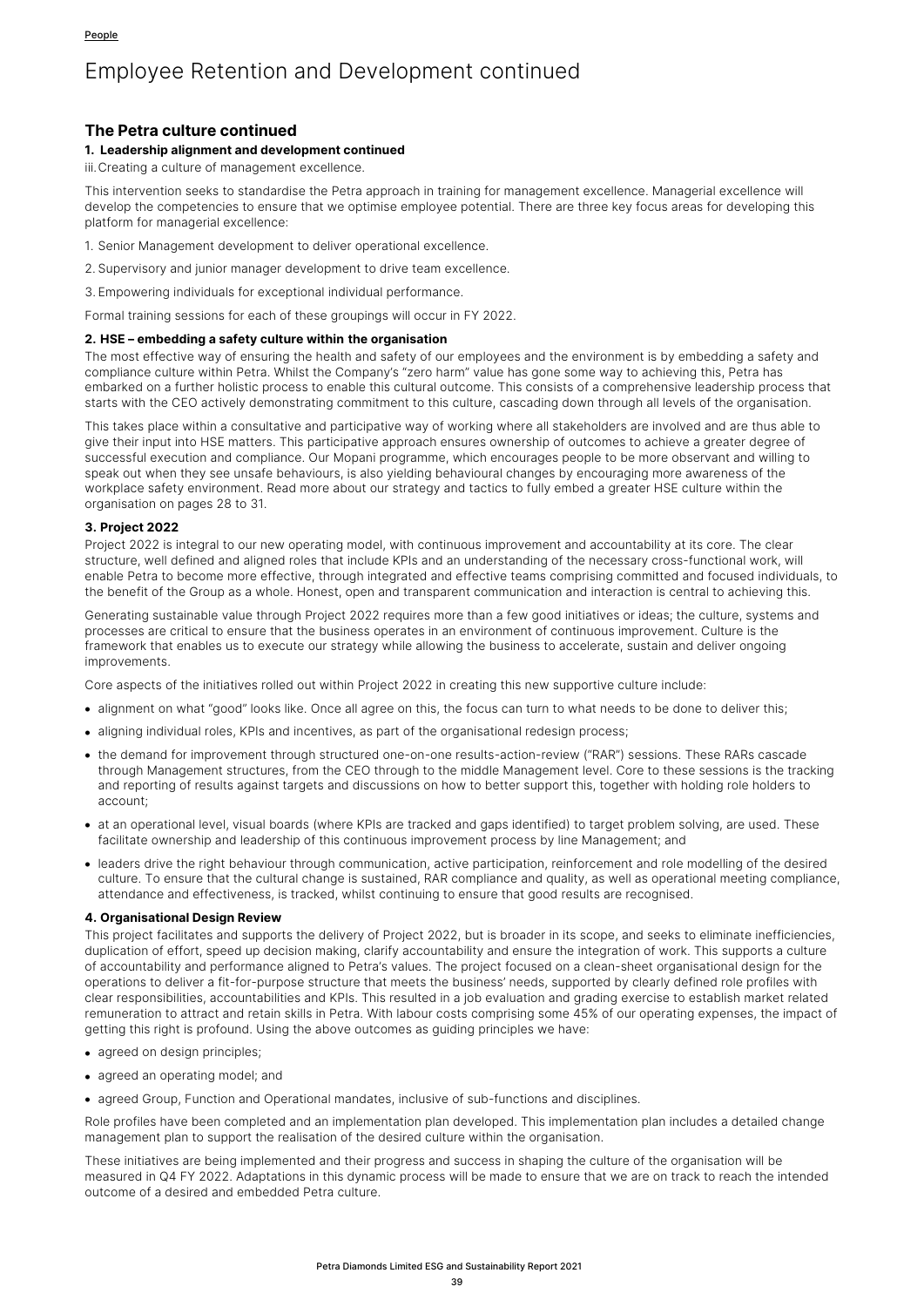### **Our workforce**

As at 30 June 2021, the total number of people employed by the Group decreased 2% to 4,895 (30 June 2020: 5,019). The number of permanent employees decreased 5% to 3,517 (FY 2020: 3,696). The number of contractors increased 4% to 1,378 (FY 2020: 1,323), mainly due to the services of contractors that have been re-engaged on projects that support production.

#### **Local hiring**

In order to foster a stable and cohesive workforce and to contribute to the development of our local communities, Petra prioritises recruitment from the local area. This makes sense from a business perspective and decreases the requirement for Companyprovided services such as transport and housing.

It is also a regulatory requirement in terms of our prescribed SLPs, which include commitments to recruit from 'labour-sending areas', i.e. our host and local communities.

However, skills shortages in the local communities are often a reality when recruiting for skilled positions. For this reason, vacancies for positions in the skilled bands are also advertised regionally or nationally, whereas all unskilled and semi-skilled positions are only advertised locally. Preference will still be given to local applicants whenever possible.

Major contractors to the operations are expected to apply the same recruitment principle when employing workers for contracts at these operations.

#### **Staff retention**

Staff retention is particularly important due to the previously mentioned limited local employment pool and the difficulty in attracting skilled employees from larger urban centres, and therefore remains a focus for Petra.

Although there is still competition in the labour market for skilled employees (42% of Petra's workforce in FY 2021), and a shortage of certain specialised skills, strained economic conditions in South Africa, in part due to the economic downturn further exacerbated by the COVID-19 pandemic, have taken some pressure off recruiting for and retaining skills.

In FY 2021, our staff turnover rate increased from 8.1% to 9.6%, with a higher incidence of retirements and non-renewal of fixedterm contracts being the contributing factors. We consider this a comparatively low staff turnover rate, on par with that of the mining sector and industry in general, resulting from the creation of a challenging but attractive work environment and remuneration policies that are designed to incentivise and retain individuals of a high calibre.

#### Remuneration Policy and Guidelines

In line with our objectives for FY 2021, the Operational Remuneration Policy and Guidelines were reviewed and aligned with, other developments in the business, including Project 2022, the drive towards diversity and equity, and the retention of critical skills as discussed above. Attainment of these ensure Operational Remuneration Policy and Guidelines that are value-adding, defendable and enable investment in employees as an imperative to the achievement of Petra's strategic objectives.

During the review of the Operational Remuneration Policy and Guidelines, the objective was to ensure that compensation is managed strategically and that it conforms to and supports a number of criteria, including:

- defensibility;
- fairness;
- transparency;
- equitability;
- objectivity; and
- sustainability.

In designing an approach that would answer to these criteria, a number of factors had to be taken into account, including economic considerations, Petra's position in the market, the intrinsic measurement of the jobs concerned, the measurement of the incumbents in the roles, and – last but not least – affordability. This review also aimed at eliminating the discrepancies in remuneration between similar jobs in respective business units, which resulted from people historically entering Petra at different times and with different conditions of employment.

We are confident that this review of the Operational Remuneration Policy and Guidelines has resulted in a remuneration approach and strategy that fulfil the set objectives and will make a valuable contribution to the attainment of Petra's strategic objectives.

### **Training and development**

Our investment in employee training and development decreased 6% in Rand terms but remained flat in Dollar terms at US\$5.8 million (FY 2020: US\$5.8 million), as a result of the stronger Rand during the Year. The decrease in training spend at the South African operations was due to a smaller workforce and the continued disruption caused by COVID-19 to our training programmes. Although training spend at Williamson increased slightly, it remained low due to the mine being on care and maintenance since April 2020. Petra targets a training spend of 5% of annual payroll in ZAR terms and this target was met for the South African operations, though Williamson's performance was impeded by the care and maintenance period.

In line with our strategic employee development aims, the training expenditure key focus areas were safety and technical training, Management and leadership development, engineering and rock-breaking learnerships, internships, and leadership coaching.

Training programmes at Williamson continued to focus on 'on-the-job' training. During FY 2021, functional training was conducted on business improvement as well as the VPSHR for members of the Company's internal managers and security staff, as well as its external security contractors and the TPF. Williamson does not currently have formal bursary and scholarship programmes in place, but it supports those engaged with self-development programmes as far as possible.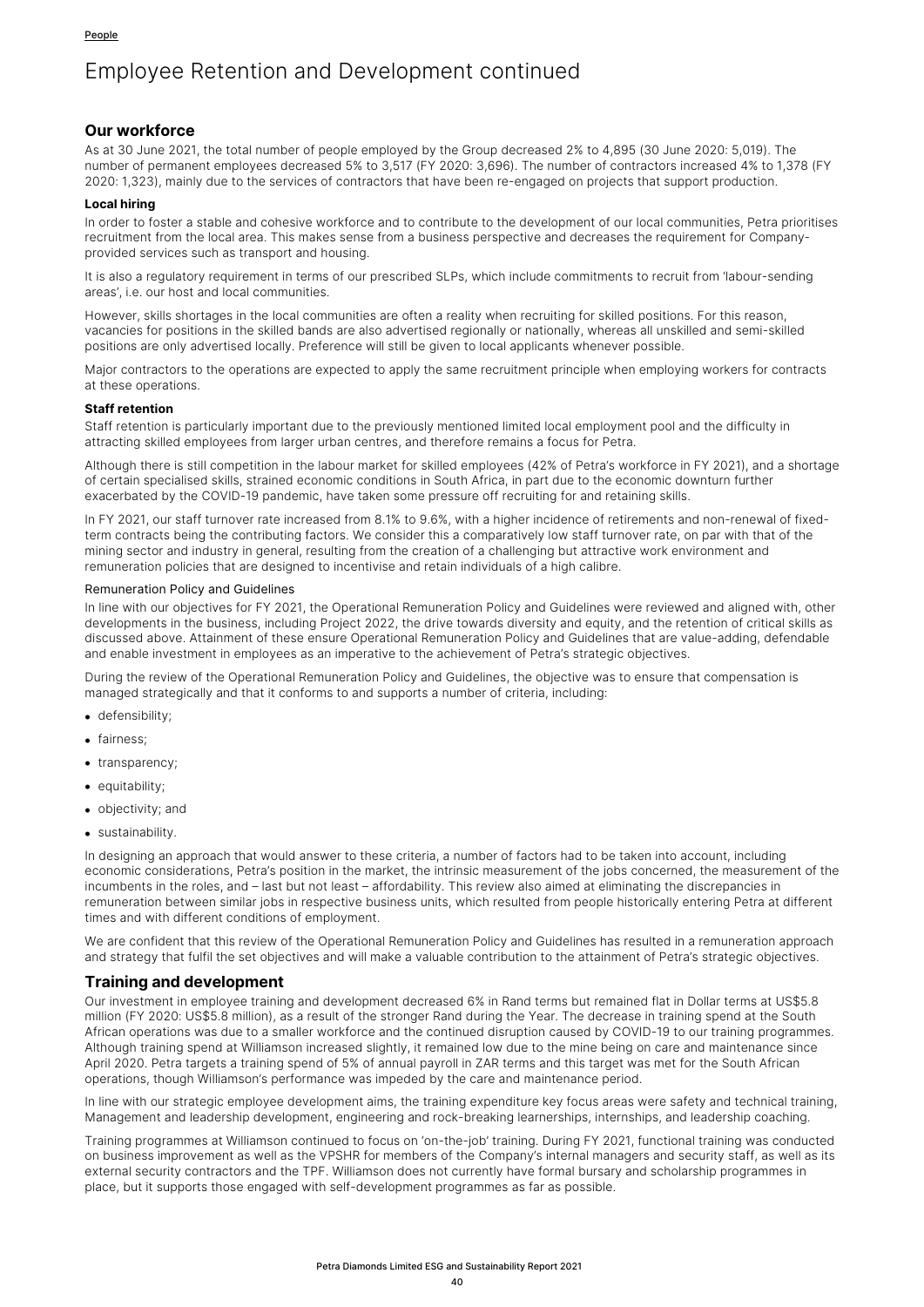### **Training and development continued**

A total of 28,425 instances of legally required training sessions were presented across the operations in FY 2021 (FY 2020: 27,532). These are mostly health and safety related courses required by legislation and aimed at improving workplace safety.

Employee training and development spans a wide scope of safety training and technical training and a variety of development programmes, both technical and managerial in nature. Our Career Advancement Programme for A and B Band employees ("CAP-AB") as well as the Engineering Aide Development Programme gained traction. 23 employees were involved in the CAP-AB programme, with several making progress to the final stages of their programmes and ten employees completing the Engineering Aide Development programme, positioning themselves for promotion.

Internships are offered to graduates to prepare them for the professional responsibilities in roles such as engineers, geologists, geotechnical officers and other professional roles. In FY 2021, 33 interns were enrolled in these programmes, 39% of which were female.

#### **Developing the next generation of leaders**

Petra's Leadership Development Programme ("LDP") remains an important strategic tool to assist in the identification and development of employees who display the potential to fulfil leadership positions in the future. At the end of the two-year programme, all participants receive a Higher Certificate in Generic Management (NQF Level 5). The LDP also assists as a strategic method of improving Management diversity, by both gender and ethnicity.

During FY 2021, 12 employees participated in the LDP, with 33% of participants being female and 83% of participants being HDSAs. From the inception of this programme in 2008, a total of 141 employees have graduated. Of the graduates, a total of 94 were promoted, including 35 women and 78 HDSAs.

Petra's Women in Leadership programme continued in FY 2021 and was attended by 12 female leaders. This customised programme is intended to enable women in key leadership positions to master important personal skills and gain insight into leadership at both a micro- and macro-organisational level.

In FY 2021, seven middle managers, of whom six were female and five were HDSA, enrolled for the Management Development Programme ("MDP"), and two senior managers, including one female HDSA, enrolled for the Senior Management Development programme, both at the University of Stellenbosch Business School.

# 55% FEMALE REPRESENTATION ON THE MANAGEMENT DEVELOPMENT PROGRAMMES

# Case study: The Petra Diamonds Education Pipeline in action

Sibusiso Mathabela is a professional driven employee with a vision, who used Petra Diamonds' educational pipeline to the benefit of advancing his career and growing as a person.

Sibusiso started at Cullinan Diamond Mine ("CDM") as a Multi-Operator (B3) in 2004 with grade 12 as his highest qualification. He decided to enrol part-time at the University of South Africa ("UNISA") in 2006 to obtain his National Diploma: Mining Engineering, which he completed in 2012.

Sibusiso was then selected for the Leadership Development programme (Senior Pool) in 2010 where he achieved the Higher Certificate in Management Development. As part of his technical training, conducted under the umbrella of the LDP, he got an opportunity to start the Learner Miner programme in 2013 and completed this in 2014 whereafter he was appointed as a Development Miner.

In 2015, Petra offered a full-time bursary, which Sibusiso successfully applied for. He completed his Btech: Mining Engineering degree at the University of Johannesburg after which he entered the Company's internship programme for Trainee Mining Engineers.

Whilst attending this programme he also achieved his Mine Overseers Certificate of Competence and was subsequently appointed as a Shiftboss (Development Section) until 2018, when he became Acting Mine Overseer until April 2020.

In May 2021, Sibusiso was appointed as Mining Engineer (Technical Services). Using the various components of the Petra Diamonds Education pipeline (LDP, learnership, bursary, internship) he successfully progressed from a semi-skilled position to a professionally qualified middle manager.

Sibusiso says that hard work and commitment was the only way he could have done it. *"The biggest challenge was having*  to juggle between personal life, studies and work. Being a hard worker, discipline, commitment and patience helped me in *developing and cultivating habits such as reading, taking timely action, networking and remaining positive under adverse conditions".*

#### **Value: Let's take control**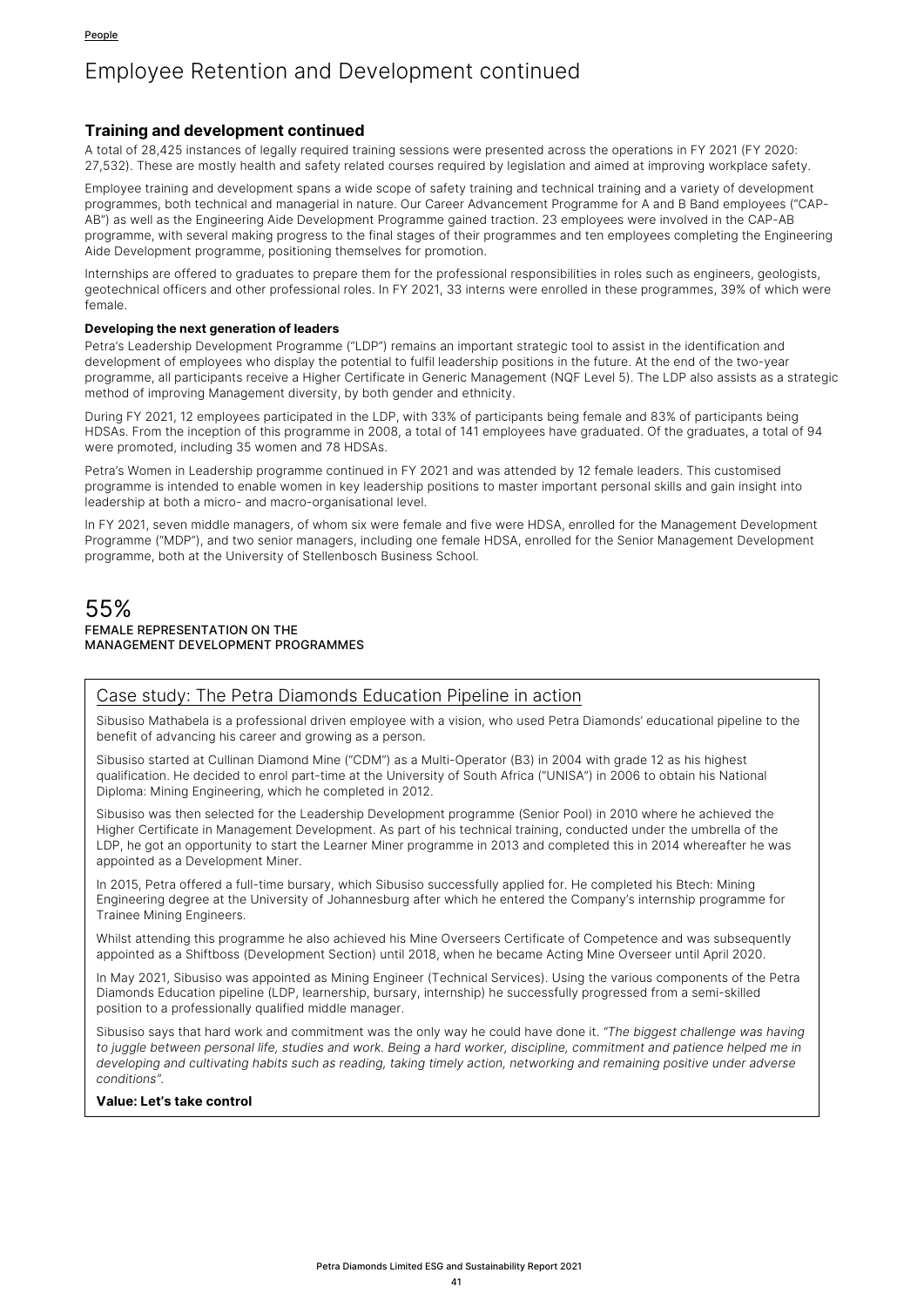# **Training and development continued**

#### **Career development through learnerships**

In South Africa, a learnership is a registered and accredited learning programme that combines practical work experience with academic learning. This mechanism is considered a very important career development opportunity seeing that most qualified learners, both current employees and non-employees, go on to be appointed as artisans or miners within our operational structures.

Learners are recruited from both internal and external applicants. We have learners on a number of programmes ranging from various engineering disciplines through to rock breaking and metallurgy. Of the 85 learners in FY 2021, 37% were female. 36 trainees successfully completed their learnerships with the remaining participants still on the programme.

#### **Improving further and higher education**

Petra provides various opportunities to further employees' education and qualifications. One such scheme is the Study Assistance Scheme, which is available to support employees to obtain tertiary qualifications or other training relevant to their current positions or positions that they can reasonably be expected to hold in the future, thus contributing to career progression. Assistance is provided in the form of a service obligation, an interest-free loan or study leave.

### 131 EMPLOYEES SUPPORTED BY STUDY ASSISTANCE SCHEME IN FY 2021

During FY 2021, we continued to support one employee at Cullinan to attend full-time tertiary studies in the field of occupational nursing, which she successfully completed in October 2020.

#### **Addressing transferability of abilities: portable skills training for employees**

One of the issues facing employees at our South African operations is the lack of transferability of their skills, meaning that their skills may not allow them to enter self-employment or employment elsewhere once our operations no longer require them or at mine closure. We therefore plan and budget for training to equip employees with transferable skills for requirements in the communities around our operations such as agricultural production, mechanical repairs, electrical, welding and cutting technology, business skills, carpentry, the ability to qualify to operate various types of vehicles and a number of computer training modules. 57 employees participated in portable skills training during FY 2021 (FY 2020: 83), with the number being lower due to the COVID-19 pandemic.

#### **Adult education and training ("AET")**

Due to South Africa's unique history and the associated poor standard of education, exacerbated in rural communities around our operations, adult illiteracy remains an issue in the country.

For this reason, we make it possible for all employees who want to improve their literacy and numeracy skills to do so via our AET Programme. AET is provided free of cost or obligation to all learners and is implemented through the use of multimedia computerbased training or facilitated learning via facilities available at all of our South African operations.

AET facilities were used by 73 enrolled learners in FY 2021, including three contractors. For the first time, an employee completed the full AET Level 4 qualification, which is equivalent to Grade 10. One female employee completed the Amended Senior Certificate. This is a qualification for adults, equivalent to a National Senior Certificate for school leavers, and can provide access to further career and development opportunities. This employee intends to continue her tertiary studies through the Study Assistance Scheme. Read more about the education and training opportunities we provide to our local communities on pages 78 and 79.

#### **Labour relations**

Stable labour relations are essential to our productivity and the delivery of our strategy. We therefore place great importance on this area of the business, which is impacted by Company culture, leadership, our employee share trust, fair remuneration and effective internal communications.

We believe that effective and transparent dialogue is the key to our labour relations management and we are therefore focused on continuing to communicate openly with our employees, trade unions and local community representatives in order to resolve concerns as and when they arise.

Organised labour is engaged at two levels: operational and Group levels. At the operational level, we engage labour via the Mine Negotiating Forum ("MNF") and at Future Forums, where people issues, safety and mine performance and efficiencyrelated projects are discussed. At Group level, engagement is carried out via the Central Negotiating Forum ("CNF"), where salaries, conditions of employment and other substantive matters are discussed.

In addition to mandatory engagements directed by statutory laws, we hold annual relationship-building sessions with all recognised trade unions at our operations in South Africa in order to improve relationships. The sessions focus on reviewing and rebuilding relationships between parties, as well as setting objectives and agreeing on action plans to restore or strengthen them. Independent facilitators oversee the process to ensure fairness.

Petra did not experience any instances of industrial action in FY 2021. In October 2020, the Company announced that it had reached agreement on a new one-year wage agreement for employees in the Paterson A and B Bands at the South African operations with the National Union of Mineworkers ("NUM") covering FY 2021. Post Year end, the Company announced that it had reached agreement with NUM on a new three-year wage agreement for employees in the Paterson A and B Bands at the South African operations. The Company also concluded a three-year wage agreement for employees on the Paterson C-Lower Band with both the NUM and United Association of South Africa ("UASA").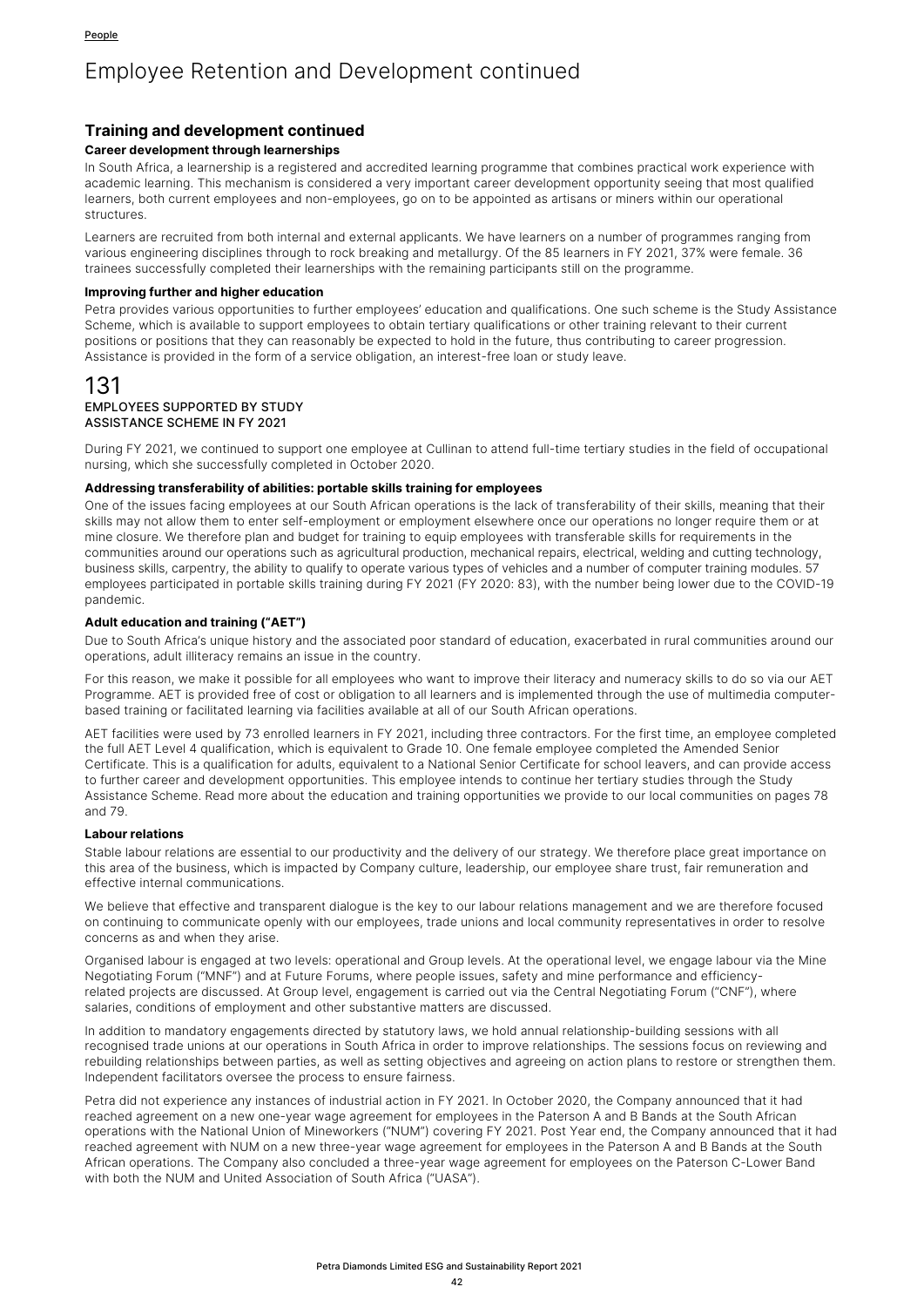### **Training and development continued**

#### **Trade union representations**

We respect our workforce's right to exercise freedom of association and collective bargaining, regulated by our Collective/Recognition Agreements, across all our operations. Any trade union that has achieved sufficient representation in the workplace may request recognition. Trade union membership across our operations represents 76% of the total workforce in South Africa and 70% in Tanzania.

| South African union representation    |      |  |  |  |
|---------------------------------------|------|--|--|--|
| No union                              | 24%  |  |  |  |
| Union                                 | 76%  |  |  |  |
| num                                   | 86%  |  |  |  |
| NUMSA                                 | 1%   |  |  |  |
| Solidarity                            | 7%   |  |  |  |
| UASA                                  | 6%   |  |  |  |
| <b>Grand total</b>                    | 100% |  |  |  |
| <b>Tanzanian union representation</b> |      |  |  |  |
| No union                              | 31%  |  |  |  |
| Management                            | 20%  |  |  |  |
| Expatriates                           | 1%   |  |  |  |
| Union                                 | 70%  |  |  |  |
| <b>TAMICO</b>                         | 95%  |  |  |  |
| <b>NUMET</b>                          | 5%   |  |  |  |
| <b>Grand total</b><br>100%            |      |  |  |  |

Petra has aligned its principles with the International Labour Organisation Declaration on Fundamental Principles and Rights at Work, as well as with the relevant legislation in the countries in which we operate, covering areas such as minimum conditions of employment, maximum allowable hours of work, collective bargaining and dispute resolution. This includes compliance with South Africa's Labour Relations Act (Act 66 of 1995), which regulates collective bargaining and outlaws any form of child forced labour, and the Employment Equity Act (Act 55 of 1998), which prohibits any kind of unfair discrimination.

The Company has employee grievance processes which are regulated by our Collective/Recognition Agreements and relevant labour legislation. These processes and procedures are accessible to all employees, with final recourse to the Commission for Conciliation, Mediation and Arbitration ("CCMA") in South Africa or with the Commission for Mediation and Arbitration ("CMA") in Tanzania.

In South Africa, the period of notification relating to operational changes varies depending on the nature of the change in question and the parties involved in the consultation process. However, the minimum notification provided by legislation ranges from one week to one month and is governed by the Labour Relations Act. Certain changes, for example the implementation of continuous operations, are covered in collective bargaining agreements (three months' notice in this specific case).

In Tanzania, the period of notification changes due to the urgency of the business situation and the nature of the change and its impact on the workforce/Company.

#### **Legal working hours**

In South Africa, labour legislation sets out the maximum allowed number of hours of work per cycle. Standard shift working arrangements are designed to prevent excessive hours being worked. Procedures are in place to monitor and manage maximum hours of work, based on the clock records and timesheets of employees. It includes the management of standby and overtime, as well as the scheduling of lay-off periods.

Petra's South African operations ensure compliance with the Basic Conditions of Employment Act, 75 of 1997 ("BCEA") as well as with the provisions and spirit of other applicable legislation intended to create and foster the maintenance of sound health and safety practices in the workplace.

Employees may only work within the determined working hours envisaged in the BCEA. An employee may only be required or permitted to work overtime hours in excess of those stipulated in the BCEA in the circumstances where an overtime variation is obtained from the Department of Labour, or where such work is required to be done without delay, owing to circumstances for which the operation could not reasonably have been expected to make provision, and which cannot be performed by employees during their ordinary hours of work as envisaged in Section 6(2) of the BCEA.

In Tanzania, the Employment and Labour Relations Act, 2004 regulates standards of work operations, which any employer is expected to comply with, which includes amongst other things hours of work, night work, compressed working week and average hours of work, and the Company ensures compliance to this legislation.

#### **Engaging with our employees and employee satisfaction**

Petra places a high premium on continuously improving all types of communication and engagement with its employees and frequently reviews its Communication Management Policy and Procedure Framework. While the emphasis is on communication effectiveness, i.e. an outcomes-based approach rather than simply measuring the quantity of communication disseminated, the Company has various communication systems and channels in place to facilitate the execution of its internal communications strategy, including written and electronic media, social media and a programme of face-to-face meetings at different levels of the Company.

During FY 2021, a new approach to internal communication was adopted to ensure that the planning and execution of internal (employee) communication, which aims at engaging with this critical stakeholder, conforms with generally applied principles of stakeholder engagement planning. In so doing, the emphasis is placed on messaging and creating common understanding of strategic goals, rather than on the media and channels being used to achieve these objectives, while the effective use of language is also being reviewed as part of this approach.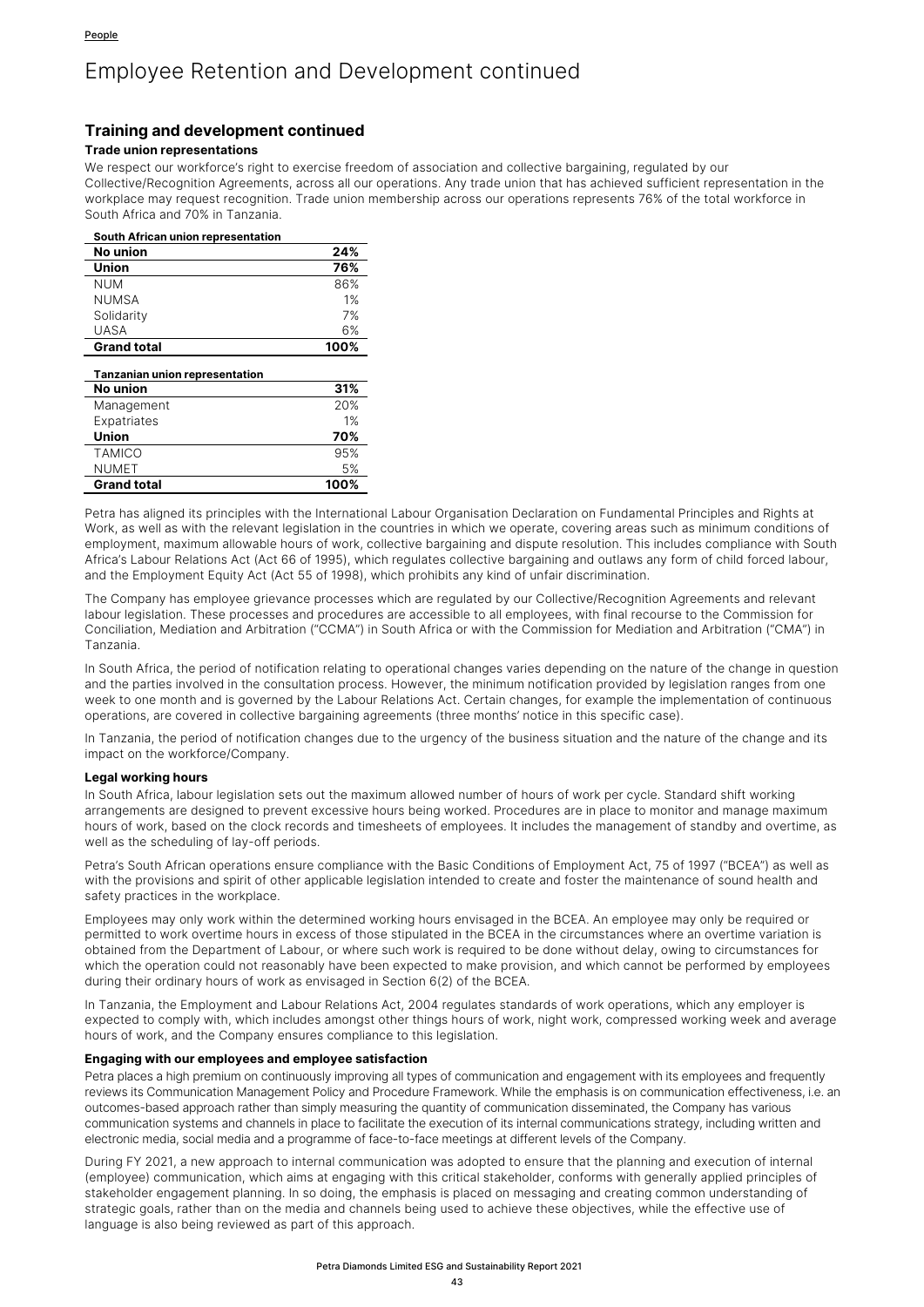#### **Training and development continued**

#### **Engaging with our employees and employee satisfaction continued**

With regards to such media and channels, electronic forms of communication such as bulk mobile messaging, and especially the Company's employee-only Facebook group, have continued to grow significantly in importance, especially during the extended COVID-19 lockdown period, with a large percentage of employees being offsite at this time. For cost and accessibility reasons, the digitisation of communication products such as newsletters is being pursued actively.

Various feedback mechanisms are in place, with the emphasis remaining on face-to-face engagement, such as briefing sessions. Sensitive feedback, such as in cases of suspected wrongdoing, is channelled via the mechanisms provided for by employee relations and ethics procedures.

At each of the operations, monthly management engagement with employees is regarded as the primary vehicle for regular, official communication to update employees on progress in the respective area of their operation, including, but not limited to, health, safety and environment, production, finance, human resources, and policy and procedure updates. General Managers also use the processes set up for this purpose as a vehicle to both provide guidance on what is required to ensure success at the operation and to update employees on developments in the Group and in the macro-environment that could impact on operations.

Dissemination of briefs and other mandatory communication takes place via a cascading system of face-to-face meetings, where the brief is read and explained to employees and they are given the opportunity to discuss the content and ask relevant questions.

Whilst employment policies are not translated into other languages, they are explained in the vernacular as and when required to ensure full understanding.

#### **Board and workforce engagement**

Petra aims to introduce clear and formal systems to strengthen Board/workforce engagement, but it is important to note that, on an individual level, the Directors already set aside significant time to visit operations, meet employees and listen to their views and opinions. Site visits for the Non-Executive Directors were not possible in FY 2021 due to COVID-19 restrictions. A Board site visit is next planned for May 2022, subject to COVID-19 travel restrictions.

The Board appointed Ms Octavia Matloa, Chair of the SED Committee, as the designated independent NED to engage with the workforce during FY 2021. The aim of the role is to help ensure the views and concerns of the workforce are brought to the Board and taken into account in the Board's deliberations and decisions, helping the Board to understand if employees are aligned to, and able to respond to, its business priorities. A formal document outlining the key principles and parameters of the role has been approved by the Board.

# Case Study: Virtual Roadshow to improve employee engagement

One important method used to ensure direct communication between our workforce and the Board is facilitated via frequent road shows by the CEO and other Exco and Board members to all of Petra's operations, with one such roadshow taking place during December 2020.

Due to the impact of COVID-19 and an increase in the infection rate during Q4 FY 2021, a decision was taken to replace the subsequent roadshow that was planned for May 2021 with a virtual roadshow. The inaugural virtual roadshow by the CEO took place during June 2021 and consisted of a number of live online video presentations to different groups at each of the operations, including senior employees, organised labour, as well as a cross-cut of other employees at varying levels within the operation. The virtual roadshow also included a session specifically aimed at Group employees, which was attended by the full Exco team.

Ms Matloa, being the Board member responsible for employee engagement, attended the CEO roadshow meetings with the workforce and reported back to the Board her observations from those engagements which were generally positive, with any areas of concern duly considered.

The virtual roadshow sessions briefed employees on recent Company developments and on the current state of the business following the strategic initiatives taken by Petra (including the Restructuring, Project 2022, Organisational Design Review, and others), and outlined the vision and planning for the future. Employees were also afforded the opportunity to pose questions, which mostly dealt with the topics addressed during these sessions, which were both responded to and recorded for future reference.

The success of this initial virtual roadshow has indicated the potential of using such a platform, which has distinct advantages, as a medium for effective employee engagement. The concept will therefore be refined and included into employee engagement plans in the future, albeit it will not replace physical visits to operations, given that inperson engagement remains important.

Operationally, Petra has a system of meetings and forums to cover important employee and social issues and initiatives. Any matters of importance arising from these meetings are monitored by the SED Committee who keep the Board informed and likewise provide a feedback avenue for the Board to communicate with employees.

#### **Value: Let's do it better**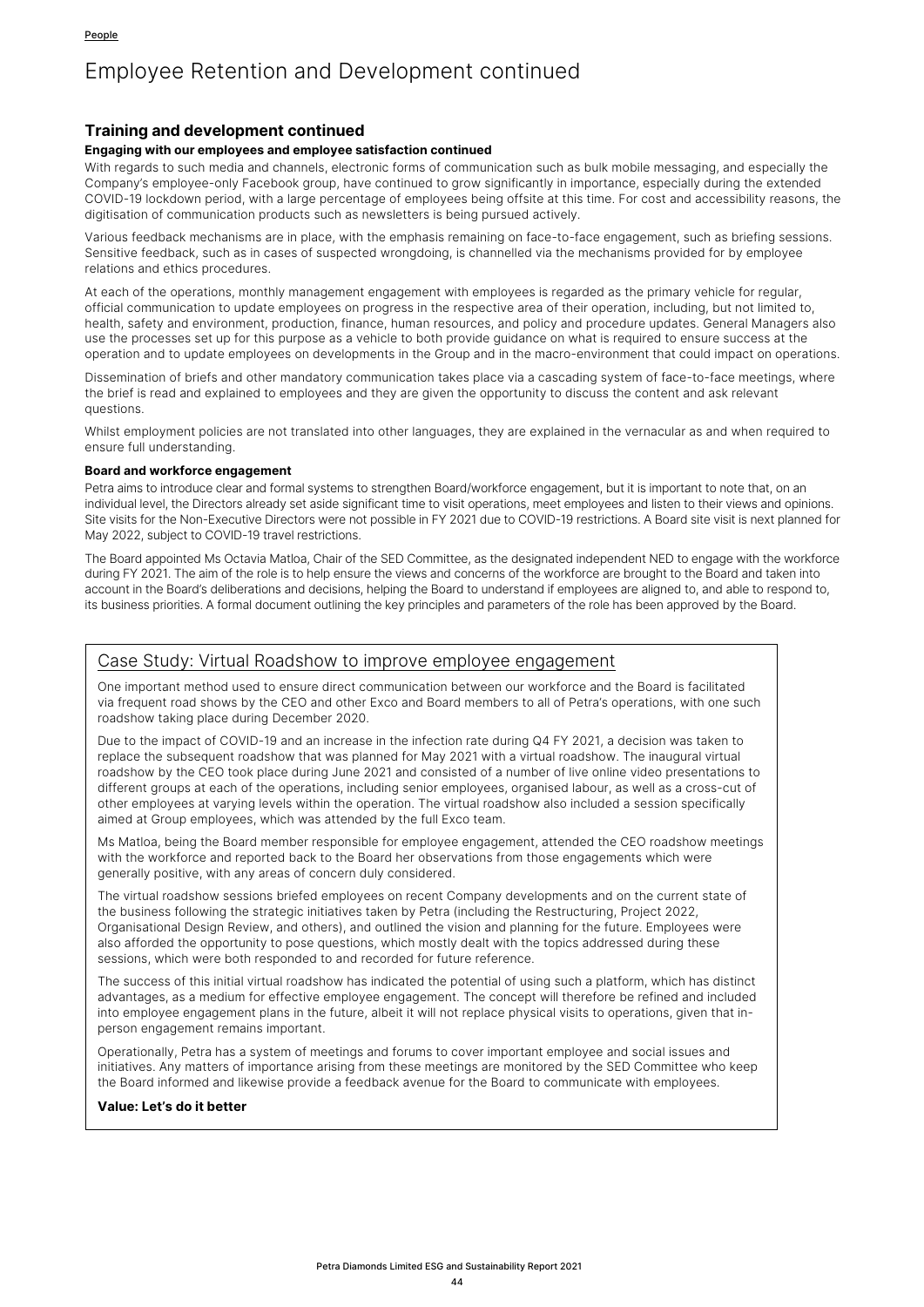# **Diversity**

# Our ambition

**We aim to eliminate discrimination and encourage diversity throughout our workforce. Factors such as gender, race, ethnicity, disability, religion, sexual orientation or age may not be used to unfairly discriminate against individuals. Petra's overall objective is to achieve equity by affording underrepresented groups the appropriate training, development and progression opportunities within the organisation across all job levels.**

### **Our approach to achieving diversity**

The business case for diversity and inclusion is clearer than ever, and Petra believes that by including a broad mix of expertise, skills and diversity we can improve performance. As such, Petra has introduced a Diversity and Inclusion Policy that clearly outlines our approach to diversity, with the aim of realising our strategic objectives and future success. To achieve this, it is critical that our human capital across all levels of the organisation reflects all aspects of diversity to add value to the business.

Petra strives to attract and retain a diverse range of human capital varying in, but not limited to, race, gender, ethnicity, physical ability, skills, education, age, experience and socio-economic background. The positive outcomes from this will be the attraction and retention of top talent, strengthening of employee satisfaction and motivation and the avoidance of 'groupthink' - thereby improving decision-making, better understanding customer needs in diverse markets, and the Company better reflecting the societies in which we operate.

The purpose of this policy is to encourage leadership at all levels across the organisation to think broadly about diversity in its different forms and to ensure that our appointments and succession planning practices, including retention, are designed to support diversity. At the same time, we believe that effective management of diversity through this Policy will result in a diverse succession pipeline within the Company.

The core principles around which this Policy is built are:

- equality of opportunities and treatment for all;
- non-discrimination in the course of hiring, career advancement, allocation of responsibilities, professional training, performance management and remuneration of employees;
- respect for personal rights and equality, transparent organisational procedures and other equitability at the workplace and in the Management structure;
- contribution to the development, motivation and application of various ideas, skills and talents of employees, which are representative of all the factors of diversity mentioned above, to improve competitiveness, performance and the efficiency of our employees;
- leveraging the strengths of different race, gender, age and other groups in order to achieve the greatest impact while pursuing Petra's strategic development plans; and
- establishment of a working environment in which employees are able to voice their opinions and speak up if they feel they, or their colleagues, are not being treated fairly or are being excluded in any way due to their inherent differences.

The Diversity and Inclusion Policy sets out a number of steps towards the achievement of its objectives:

- setting of policy and goals given the above, ensuring that diversity and inclusion are established as clear policies of Petra;
- fostering of a diverse and inclusive culture;
- making diversity visible through engagement with stakeholders;
- continually assessing and developing workforce skills and nurturing the talent pipeline;
- providing education and training on diversity to leadership, with clear accountabilities and responsibilities assigned to the Board, the Exco and the Operational Management Committees; and
- recruiting with diversity in mind.

In order to address any form of discrimination experienced by any employee, the Company has a grievance procedure as well as a disciplinary policy and procedure to investigate and address discrimination allegations. Contractors are also advised to align their practice to ours in order to avoid any inconsistencies in the application of the rule. The option of dismissal is available in the event of non-compliance.

During FY 2021, seven cases related to unfair treatment/discrimination were reported at our operations; three of them have now been resolved and four of them are in the process to be closed out. The majority of these cases related to alleged unfair internal promotion practices and one case related to alleged harassment by a line manager. Each of these cases followed the Company's grievance procedure.

#### **Encouraging women in mining**

Petra is committed to encouraging women in mining. The Company therefore actively pursues the appointment of women at all levels of the business, as well as the development of women to fill more senior positions. Petra's overall objective is to achieve true equity by affording women the appropriate training, development and progression opportunities within the organisation, across all job levels.

Petra has a number of initiatives aimed at developing women into managerial positions, such as the LDP, which has, since its inception, focused on the advancement of women, and the Women in Leadership programme. We are focused on affording women an equal role as part of the next generation of Petra employees and as a result 39% of our interns, 36% of our engineering learnerships, 44% of our mining learnerships, 75% of our bursary students, 55% of employees attending the MDP and 33% attending the LDP in FY 2021 were female.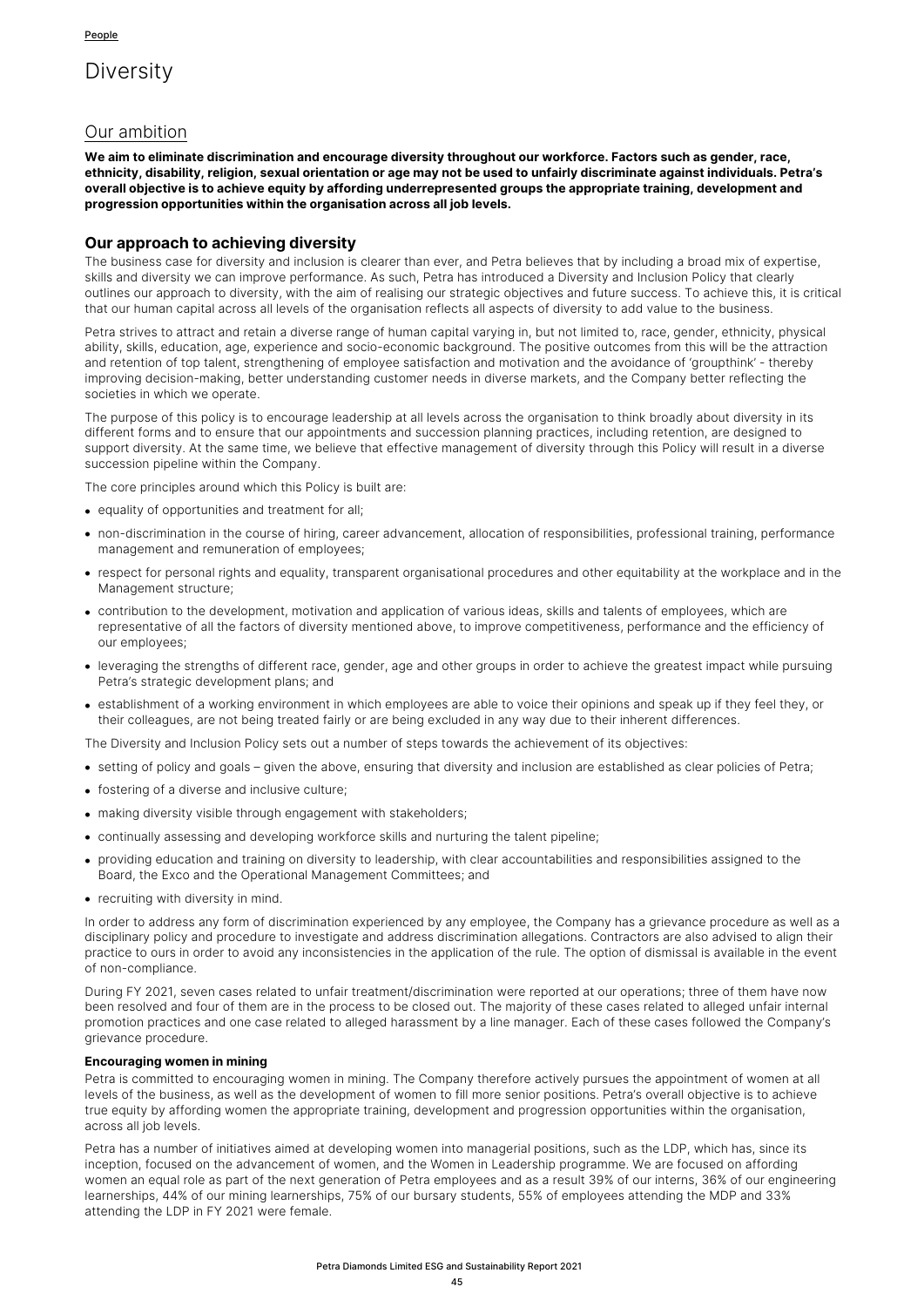# Diversity continued

### **Our approach to achieving diversity continued**

#### **Diversity in FY 2021**

The overall gender diversity of the Group increased to 20% in FY 2021 (FY 2020: 19%), which remains above that of the industry average in South Africa, which ranges from 12%–17% depending on the commodity. We were also pleased to improve gender diversity at the higher levels of the business, with an increase in female representation at Board, Senior Management and Management level. However, we recognise that the diversity of more teams still needs widening to enable Petra to benefit from the breadth of thought and variety of opinions, perspectives and experience this offers. Petra will expand its reporting on wider employee diversity, as well as gender diversity, in its 2022 Annual Report and its 2022 ESG and Sustainability Report.

#### Breakdown of gender diversity

|                   | Men     |         | Women              |         |                    |  |
|-------------------|---------|---------|--------------------|---------|--------------------|--|
|                   | FY 2021 | FY 2020 | FY 2021            | FY 2020 | Total (number)     |  |
| Board             | 75%     | 78%     | $25%$ <sup>1</sup> | 22%     |                    |  |
| Senior Management | 82%     | 89%     | 18%                | 11%     | 33                 |  |
| Management        | 76%     | 78%     | 24%                | 22%     | 172                |  |
| Employees         | 81%     | 81%     | 19%                | 19%     | 3.310              |  |
| Total             | 80%     | 81%     | 20%                | 19%     | 3.523 <sup>2</sup> |  |

1. As at 30 June 2021; the percentage of women on Petra's Board increased to 36% from 1 July 2021, following the appointments of Mr Bhatt, Ms Gudgeon and Ms Watson,<br>and will increase further to 40% when Mr Hamilton steps d

2. This figure differs from the total employee figure of 3,517 for the Year, as it includes the six Non-Executive Directors (as at 30 June 2021) who are not employees of the Company.

#### **Women in Mining Committee ("WiM Committee")**

Petra's WiM Committee is tasked with reviewing Company policies and procedures, with the goal of attracting and retaining female representation in the Group, as well as providing input and recommendations to Management on issues relating to women.

# Case study: Finsch employee recognised as a Women in Mining COVID-19 Hero!

Petra wishes to congratulate Dr Mpho Moloi, an Occupational Health Practitioner at Finsch, for being designated by the Minerals Council SA as a Women in Mining COVID-19 Hero, thereby joining a select group of women who were recognised as having contributed beyond their call of duty and made a difference to the lives of their colleagues and communities during the pandemic.

Like most people, Dr Moloi's initial response to COVID-19 was feelings of fear, uncertainty and confusion. However, she quickly realised that as a medical practitioner she was a voice of reassurance and needed to face the pandemic with confidence. She equipped herself mentally and physically and took on the role of local custodian, helping those around her fight and guard against the virus.

Helping local communities and employees during a time of such uncertainty, Dr Moloi held daily consultations with anyone who needed help and was constantly reading and updating the Company's standard operating procedures. She contextualised and simplified complex medical information which was then published throughout Petra's communication channels to the benefit of all employees.

Dr Moloi was also available to answer questions and provide clarity on a 24-hour basis to curb misconceptions related to the virus. Dr Moloi foresaw the possible impact COVID-19 would have on mental health, particularly how it would impact the work and home environment. She guarded against stigmatisation by guiding the reporting of cases and made sure that the Employee Assistance Programme was equipped to deal with employees' mental health issues.

Sharing medical information clearly and sensitively, Dr Moloi became the sounding board for Management, community members and employees as she kept herself up to date with the latest COVID-19 research. She liaised with all stakeholders to make sure that Petra remained compliant with legislation, whilst being sensitive to socioeconomic challenges. She spearheaded a campaign to issue the flu vaccine to vulnerable employees and community members and visited a local school to help educators understand the necessary screening process for their pupils.

Dr Moloi saw the importance of working together to combat the effects of the pandemic and was instrumental in creating a forum that included the mines in the area and local community councillors. The forum conducted strategic planning to help local communities.

On a personal level, this was a difficult time for Dr Moloi. As a single mother, she had to endure being away from her two young children for extended periods and even with regular video calls and messages she felt disconnected from her family. However, her children inspired her to continue this important work. We are so proud of you Mpho!

#### **Value: Let's do it better**

#### **Equality and equity**

In South Africa, the Broad-Based Black Economic Empowerment ("BBBEE") legislation, which includes employment equity, is regarded as one of the strategic Government imperatives in dealing with the legacy of Apartheid. Compliance with this legislation, as well as with the measures to this effect prescribed in other official documents such as the new Mining Charter, is therefore mandatory.